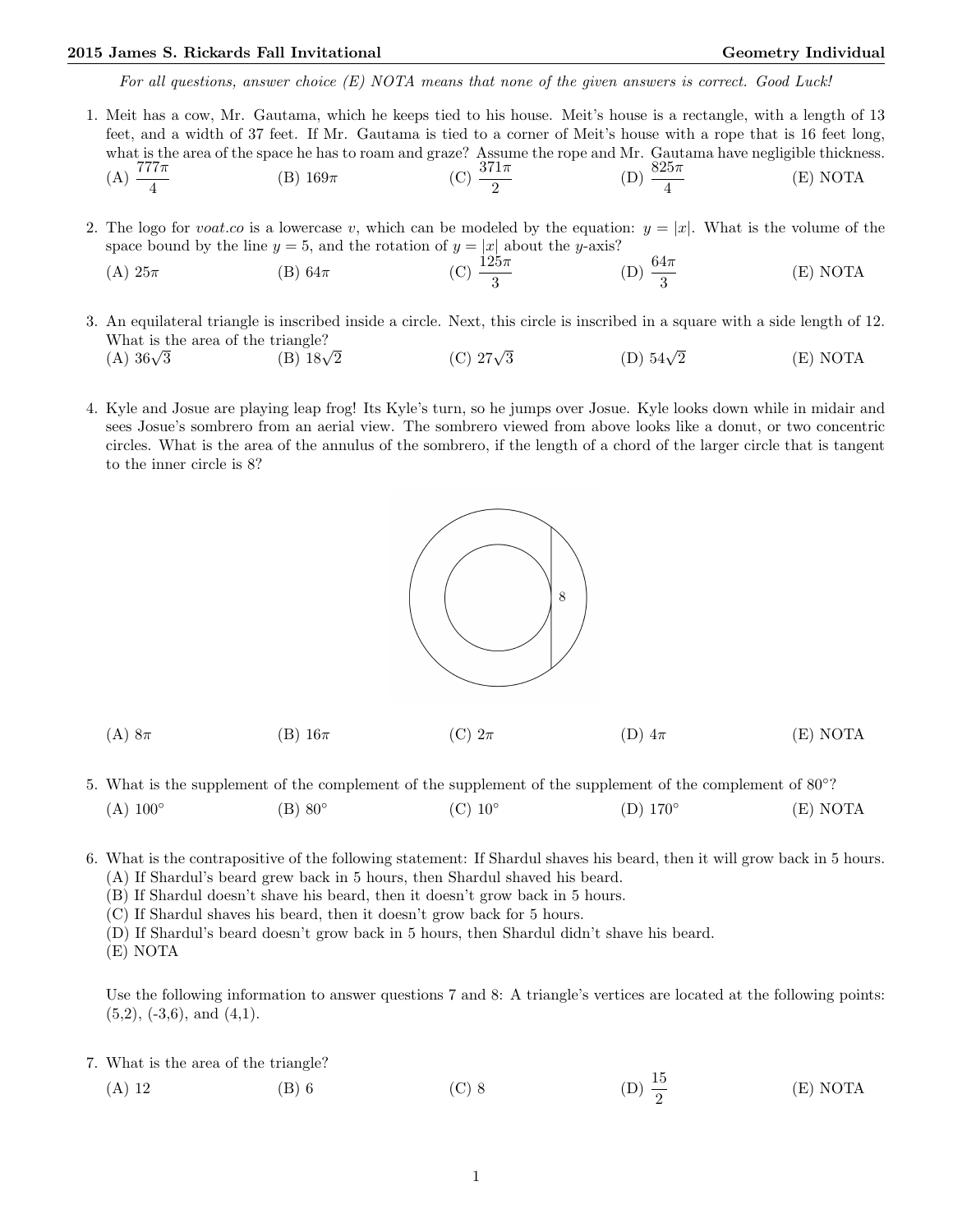|                                                         | 2015 James S. Rickards Fall Invitational |                                                                                                                                                                                                                                                                                                                                                                                                                                                                                                                                     | <b>Geometry Individual</b> |               |             |  |  |
|---------------------------------------------------------|------------------------------------------|-------------------------------------------------------------------------------------------------------------------------------------------------------------------------------------------------------------------------------------------------------------------------------------------------------------------------------------------------------------------------------------------------------------------------------------------------------------------------------------------------------------------------------------|----------------------------|---------------|-------------|--|--|
| 8. What are the coordinates of the triangle's centroid? |                                          |                                                                                                                                                                                                                                                                                                                                                                                                                                                                                                                                     |                            |               |             |  |  |
|                                                         | (A) $(3, \frac{9}{2})$                   | (B) $(6,9)$ (C) $(3,3)$                                                                                                                                                                                                                                                                                                                                                                                                                                                                                                             |                            | $(D)$ $(2,3)$ | (E) NOTA    |  |  |
|                                                         | $(A)$ 15                                 | 9. Roehl is eating a popsicle, which happens to be a perfect right cylinder with a hemisphere on top of the cylinder.<br>The cylinder has a height of 8 inches, and a radius of 3 inches. Roehl eats the popsicle at a rate of $4\pi$ inches <sup>3</sup><br>per minute. It's a hot summer day, however, so the popsicle is also melting at a rate of $2\pi$ inches <sup>3</sup> per minute.<br>After how long will Roehl stop eating the popsicle if he never eats the melted parts? All answers are given in minutes.<br>$(B)$ 18 | (C) $\frac{32}{2}$         | $(D)$ 12      | (E) NOTA    |  |  |
|                                                         |                                          | 10. Regular octagon MALPHITE has a side length of 8. What is the area of polygon LITE?<br>(A) $16 + 32\sqrt{3}$ (B) $32 + 32\sqrt{2}$ (C) $48 + 64\sqrt{3}$ (D) $64 + 64\sqrt{2}$                                                                                                                                                                                                                                                                                                                                                   |                            |               | (E) NOTA    |  |  |
|                                                         | (A) 226                                  | 11. A certain 3D figure has 305 faces, and 678 edges. How many vertices does it have?<br>(B) 375                                                                                                                                                                                                                                                                                                                                                                                                                                    | (C) 506                    | (D) 981       | NOTA<br>(E) |  |  |

- 12. Aditya stayed up late playing Megawalls, and was starting to hallucinate from the sleep deprivation. He looked at the clock and almost had a heart attack! For a second he thought it said 6:09 and that his parents were going to kill him. However, after taking a second look, he realized it said 12:34, and breathed a sigh of relief. What is the absolute value of the difference in the measure of the smaller angle between the hands of the first time he saw, and the measure of the larger angle between the hands of the second time he saw? Assume all answers are in degrees. (A) 20.5 (B) 44.5 (C) 56.5 (D) 78.5 (E) NOTA
- 13. The following figure shows two congruent circles intersecting at points  $E$  and  $D$ . What is the  $mEBD$ , if  $mEFG$  is 100 $\degree$ , arc GH is 30 $\degree$ , and arc AEC is 310 $\degree$ ?

 $\overline{G}$  $\overline{C}$  $\overline{H}$ 

|  | $(A)$ 40 $^{\circ}$ | $(B)$ 20 $^{\circ}$ | $(C)$ 10 $^{\circ}$ | $(D)$ 5° | (E) NOTA |
|--|---------------------|---------------------|---------------------|----------|----------|
|--|---------------------|---------------------|---------------------|----------|----------|

14. Rhombus BARD has diagonals BR and AD. What is the area of the rhombus if line RD has length 17, and diagonal BR has length 30? (A) 510 (B) 375 (C) 255 (D) 240 (E) NOTA

15. What is the equation of the perpendicular bisector of the line segment that starts at (5, 6) and ends at (1, 4)? (A)  $y = 2x + 11$  (B)  $y = 2x - 11$  (C)  $y = -2x + 1$  (D)  $y = -2x - 1$  (E) NOTA

|           | 16. Which of the following polygons are orthogonal quadrilaterals? |              |               |         |  |  |  |  |
|-----------|--------------------------------------------------------------------|--------------|---------------|---------|--|--|--|--|
| I. Square | II. Rectangle                                                      | III. Rhombus | IV. Trapezoid | V. Kite |  |  |  |  |
|           |                                                                    |              |               |         |  |  |  |  |

(A) I, II (B) III, V (C) I (D) All of the listed polygons (E) NOTA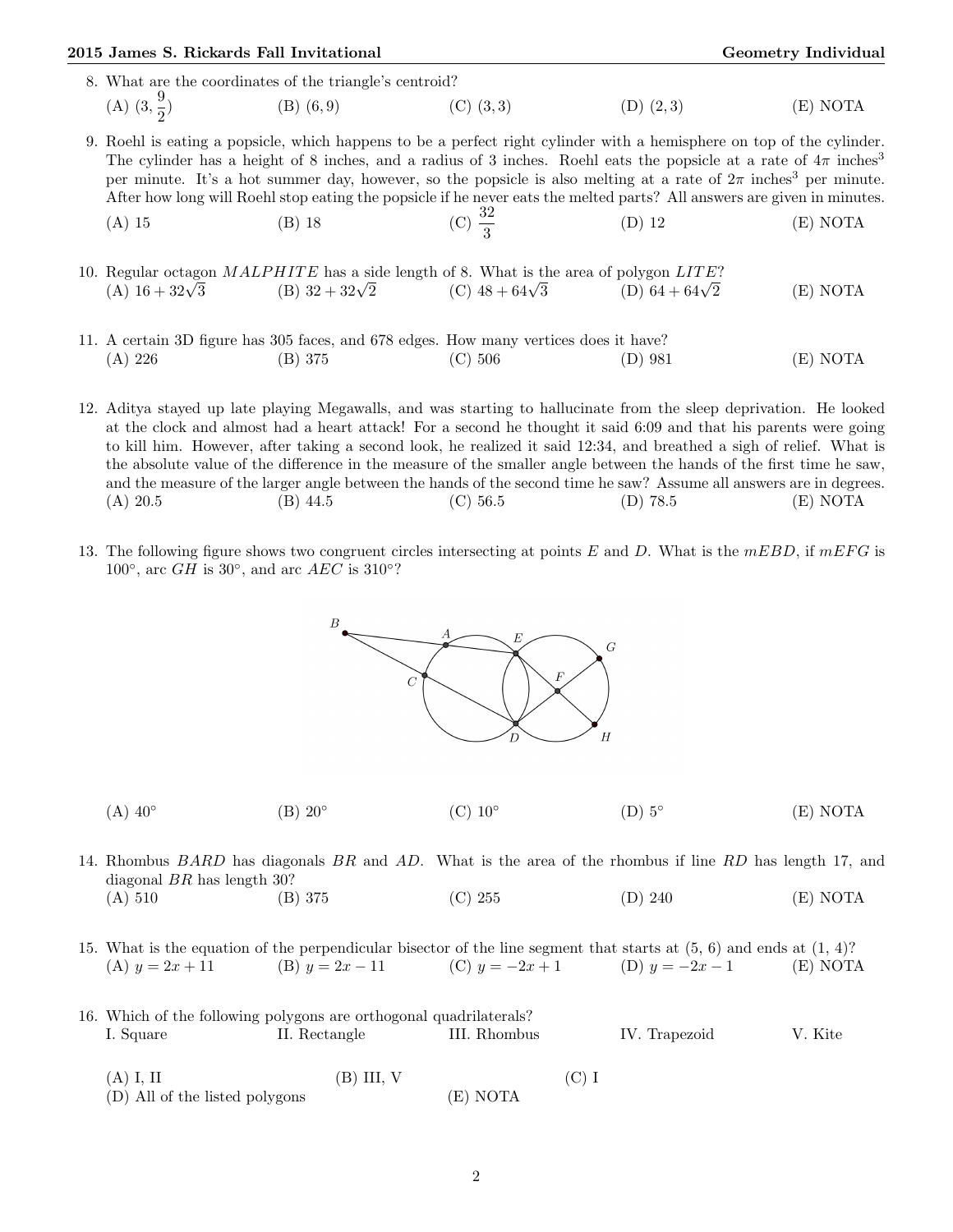## 2015 James S. Rickards Fall Invitational Christian Communication Ceometry Individual Geometry Individual

17. Let:

 $F =$  The number of diagonals in a regular octagon  $N =$ The sum of the interior angles of a pentagon  $C =$  The sum of the exterior angles of a dodecagon. What is  $\frac{FN}{C}$ ? (A) 34 (B) 17 (C)  $\sqrt{ }$ 255 (D) √ 255 4 (E) NOTA

18. Ms. Walden is trying to teach her cats the Pythagorean Formula. "Now remember Mr. Mittens, if the triangle is a right triangle, it's  $a^2 + b^2 = c^2$ !" she says. Mr. Mittens finds a triangle with side lengths 5, 10, and 15; what type of triangle is that? (A) Isosceles (B) Right (C) Acute (D) Obtuse (E) NOTA

19. In the following figure, assume lines  $l$  and  $m$  are parallel. What is the value of  $x$ , in degrees?



20. Kyle and Aditya are still trying to find girlfriends. After a year of failure, they decided to sign up for dating classes. Their dating instructor says that eye contact is one of the most important qualities to have, as it conveys confidence. Kyle and Aditya begin to ponder about girls' eyes, and decide to do some math. Kyle calculates the volume of an eye that's a perfect sphere with radius 2, and Aditya calculates the surface area of the same eye. This is probably why they don't have girlfriends. What is the ratio of Kyle's answer to Aditya's answer?

- $(A) \frac{1}{3}$ (B)  $\frac{2}{3}$ (C)  $\frac{4}{3}$ (D)  $\frac{8}{3}$ (E) NOTA
- 21. A triangle has side lengths 4, 13, and 15. What is its area? (A) 24 (B) 26 (C) 30 (D) 44 (E) NOTA

22. Kyle, Meit, and RJ are walking down the street, when Kyle pulls out three chocolate bars. Kyle says"Look what I've got!" as he hands out one chocolate bar to each of his friends. "RECTANGLES!" screams Meit. Meit hastily grabs a chocolate bar, which is a perfect rectangle, and breaks the chocolate bar into 3 pieces, making 2 cuts that trisect one of the corners of the chocolate bar. One of these trisections also happens to be a diagonal of the chocolate bar. Meit gives the smallest piece to Kyle, keeps the biggest piece for himself, and gives the last piece to RJ. Let  $M =$  the volume of chocolate Meit has,  $K =$  the volume of chocolate Kyle has, and  $R =$  the volume of chocolate RJ has. If all the chocolate bars have a length of 6, and a height of 1, what is  $K \times (R - M)$ ? Keep in mind that Kyle and RJ still have 1 full chocolate bar. (A) 286 (B) 336 (C) 420 (D) 693 (E) NOTA

23. A right cone has a height of 12, and a radius of 6. This cone is truncated by a plane that is parallel to the cone's base, 8 units above the base. What is the volume of the small cone formed by the plane of truncation from the original cone? (A)  $12\pi$  (B)  $\frac{14\pi}{3}$ (C)  $\frac{16\pi}{3}$ (D)  $\frac{64\pi}{3}$ (E) NOTA